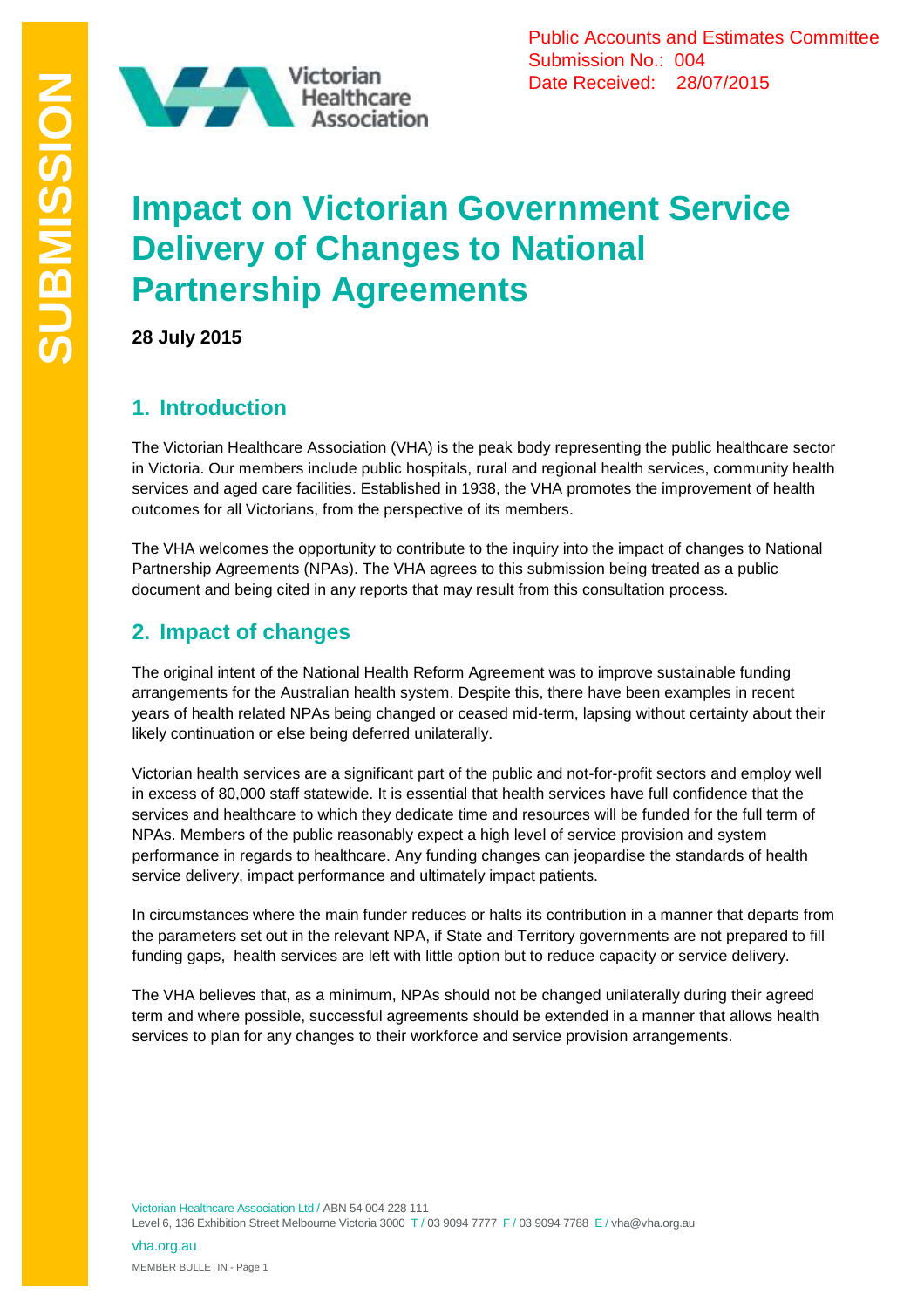

# **3. Background**

In 2009, the Commonwealth in partnership with the States and Territories implemented the Intergovernmental Agreement on Federal Financial Relations.1 The intent of the Agreement was to ensure that collaboration on policy development and service delivery could occur, and to facilitate the implementation of economic and social reforms. Following this in 2011, the Commonwealth and the States and Territories, through the Council of Australian Governments (COAG), agreed on the "shared intention of the Commonwealth, State and Territory governments to work in partnership to improve health outcomes for all Australians and ensure the sustainability of the Australian health system".

This was the foundation for the National Health Reform Agreement (NHRA),2 aiming to improve sustainable funding arrangements for the Australian health system. This facilitated the Commonwealth to act as a funder for health services across the country, with the States continuing to act as the system controllers. NPAs and Specific Purpose Payments (SPPs) were closely linked to the introduction of the NHRA, and provided targeted funds to address health priorities. Under the NHRA, funding is linked to the level of services delivered by public hospitals, where the level of funding is directly linked to the growth in public hospital activity provided in each area as well as the National Efficient Price as determined by the Independent Hospital Pricing Authority.

The Commonwealth Government has announced its intention to modify the NHRA, and to cease or modify a number of NPAs. Changes to the NHRA will lead to changes in the way that hospitals are funded from the Commonwealth, with plans to index Commonwealth hospital contributions against a combination of Consumer Price Index and population growth. This is intended to be introduced from 2017-18. The review and rationalisation of a number of specific NPAs was recommended by the Commission of Audit report in 2014,3 in order to reduce the number of NPAs and to streamline funding arrangements.

Below are examples of health related NPAs and in particular those that have ceased, been deferred or had their funding reduced. The list is by no means exhaustive and does not represent all health related NPAs between the state of Victoria and the Commonwealth. It does, however, offer an insight into the impact that these NPAs have on service delivery in Victoria.

### **2.1. NPA on Improving Public Hospital Services**

**Original period of agreement:** July 2010 – June 2016

**Agreement 1st revision:** February 2011 – June 2017

**Agreement 2nd revision:** July 2011 – June 2017

**Actual period of agreement:** July 2010 – June 2015

Under the NPA on Improving Public Hospital Services, Victoria was to receive \$821.9 million to improve public patient access to elective surgery, emergency department and subacute care services by improving efficiency and capacity in public hospitals. This funding was provided on a flexible basis,

[http://www.federalfinancialrelations.gov.au/content/intergovernmental\\_agreements/IGA\\_federal\\_financial\\_relations\\_aug11.pdf](http://www.federalfinancialrelations.gov.au/content/intergovernmental_agreements/IGA_federal_financial_relations_aug11.pdf)

Victorian Healthcare Association Ltd / ABN 54 004 228 111

<sup>1</sup> <sup>1</sup> Source:

<sup>2</sup> Source: [http://www.federalfinancialrelations.gov.au/content/npa/health\\_reform/national-agreement.pdf](http://www.federalfinancialrelations.gov.au/content/npa/health_reform/national-agreement.pdf)

<sup>&</sup>lt;sup>3</sup> Source: [http://www.ncoa.gov.au/report/docs/phase\\_one\\_report.pdf](http://www.ncoa.gov.au/report/docs/phase_one_report.pdf)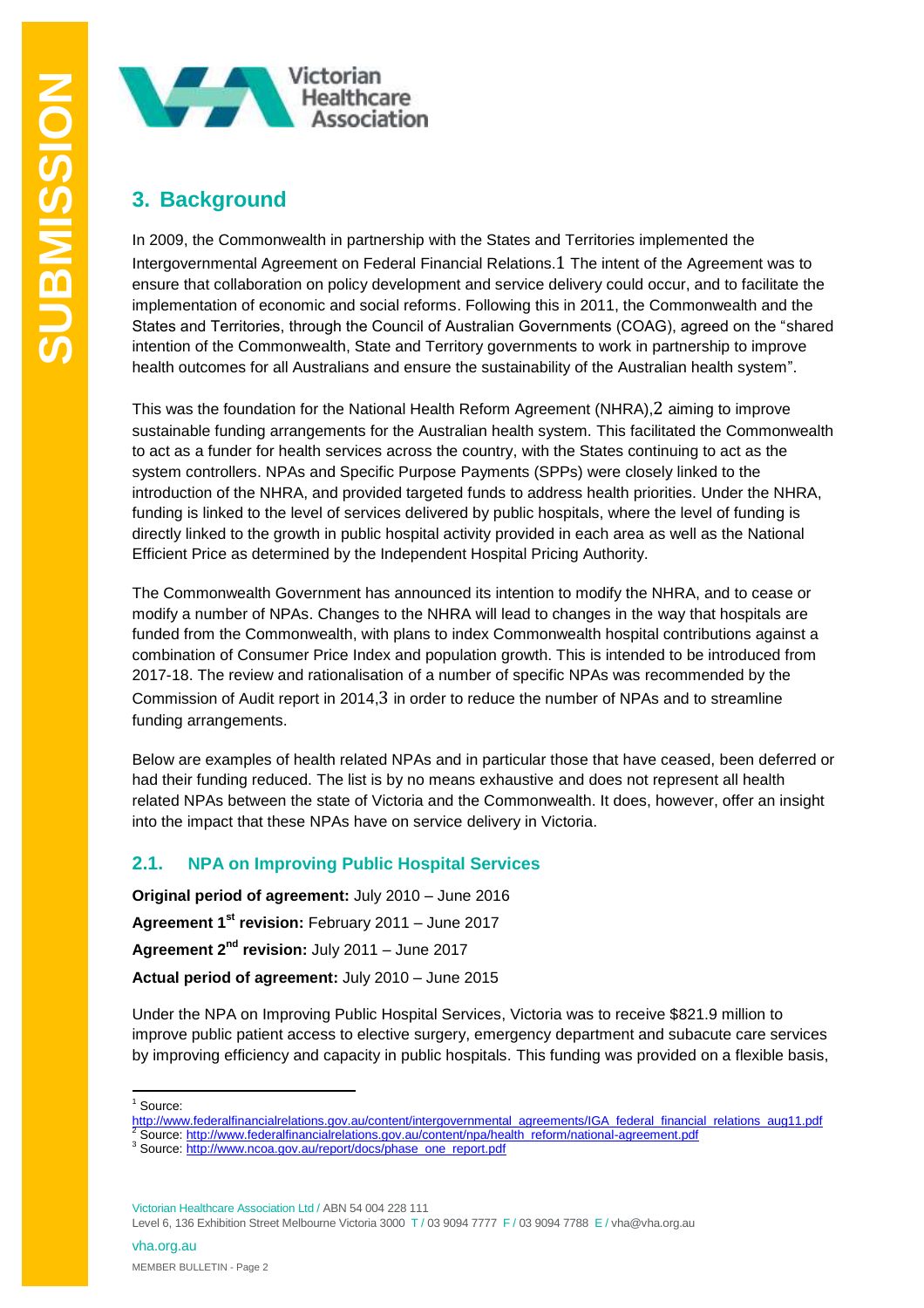

allowing states and territories to redirect funds across elective surgery, emergency department and subacute services to ensure areas of highest priority were addressed, with agreement from the Commonwealth. Specific program arrangements were developed for each area, including NEST (National Elective Surgery Target) and the National Emergency Access Target (NEAT) to address priority areas.

#### **2.2. NPA on Closing the Gap in Indigenous Health Outcomes**

**Original period of agreement:** October 2008 – June 2013

**Actual period of agreement:** October 2008 – June 2013

The NPA on Closing the Gap in Indigenous Health Outcomes was signed in 2008 after COAG agreed to six national targets that would contribute to closing the gap between Indigenous and non-Indigenous Australians' health. These included priorities relating to: life expectancy, child mortality, early childhood access to early education, improvements in numeracy and literacy achievements, improvements in high school completion at year 12 levels, and improvements to employment outcomes. The total cost to all governments for the measures included in the NPA was \$1.58 billion. Of this, \$805.5 million was proposed as Commonwealth expenses, and \$771.4 million as State and Territory expenses, including \$57.97 million from Victoria.

The NPA expired in June 2013 in the midst of significant uncertainty as to the Commonwealth's intent to renew it.

#### **2.3. NPA on Treating More Public Dental Patients**

**Original period of agreement:** December 2012 – December 2015 or on completion of the project **Actual period of agreement:** December 2012 – June 2015

This NPA on treating more public dental patients was intended to relieve pressure on public dental waiting lists, with a focus on Indigenous patients, patients at high risk of major oral health problems, and patients in rural areas.<sup>4</sup> Victoria received \$85.4 million, which ceased on 30 June 2015, and over its duration provided treatment for approximately 110,000 people.

Good oral health is essential for general health and evidence shows that Australia's lowest incomeearners are more likely to experience complete tooth loss, live with toothache, or avoid food due to pain. This pain will usually worsens, until sufferers with preventable dental disease visit their GP or the Emergency Department of local hospitals which are generally not equipped to offer dental care.

Increased funding through the NPA (NPA) for treating more public patients saw access to public dental services for the Victorian community improved with wait lists reduced by over 32% for general care in 2014 and wait times down to as low as 8.8 months during March 2014.<sup>5</sup>

Victorian Healthcare Association Ltd / ABN 54 004 228 111

<sup>1</sup> <sup>4</sup> Source: [http://www.federalfinancialrelations.gov.au/content/npa/health\\_service/public\\_dental/VIC\\_dental\\_patients.pdf](http://www.federalfinancialrelations.gov.au/content/npa/health_service/public_dental/VIC_dental_patients.pdf)

<sup>&</sup>lt;sup>5</sup> Source: Dental Health Services Victoria Annual Report 2013/14, Page 7, available from

[https://www.dhsv.org.au/\\_\\_data/assets/pdf\\_file/0006/39678/DHSV\\_AR\\_2014\\_WEB.pdf](https://www.dhsv.org.au/__data/assets/pdf_file/0006/39678/DHSV_AR_2014_WEB.pdf)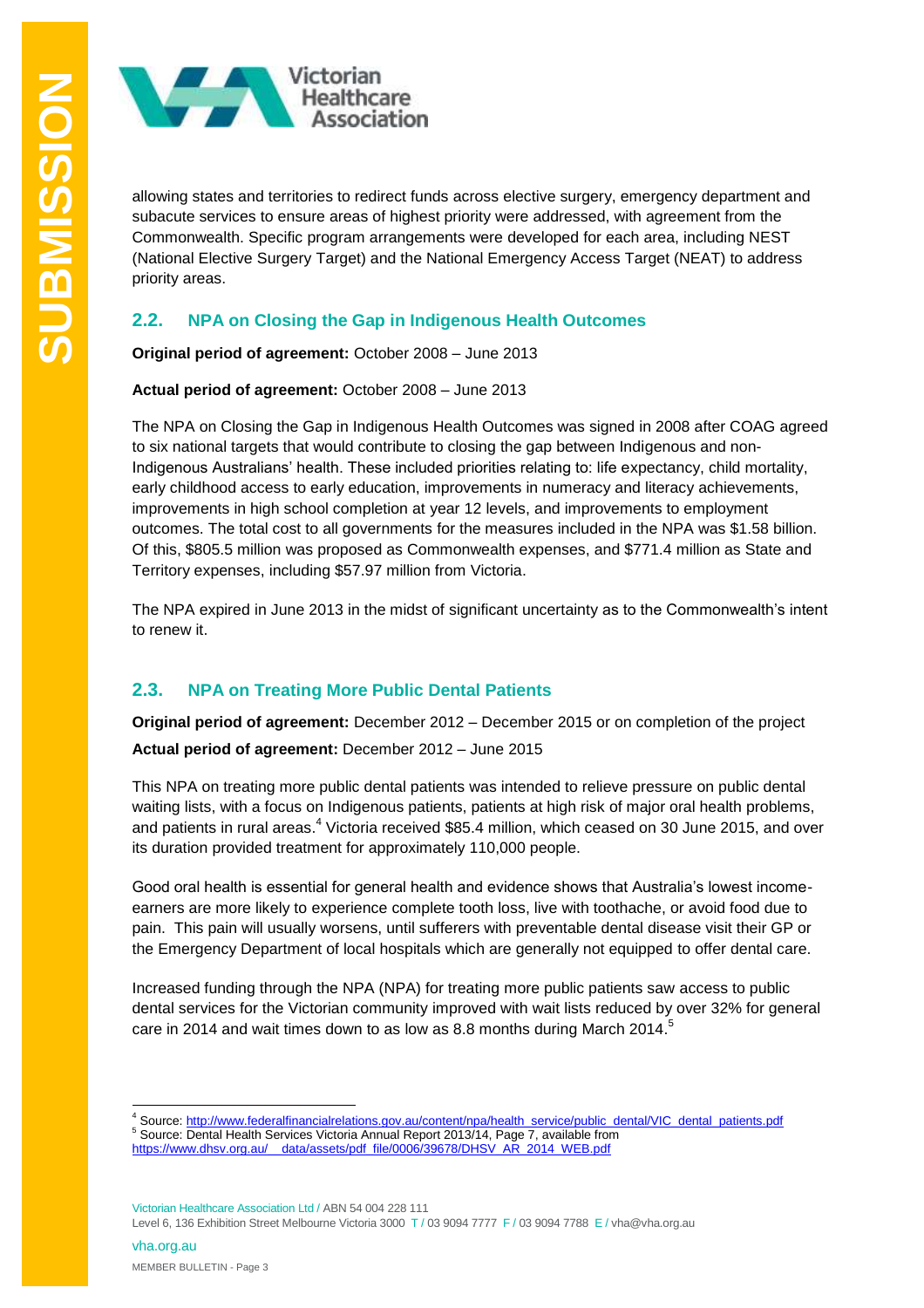

#### **2.4. NPA on Adult Public Dental Services**

**Original period of agreement:** July 2014 – June 2018 **Period of new agreement:** July 2015 – June 2016 **Actual period of agreement:** July 2015 – Ongoing

The new NPA, worth \$155 million and announced in the 2015-16 Commonwealth Budget, will replace the NPA for Adult Public Dental Services, which was deferred from the 2014-15 Commonwealth budget for a saving of \$390 million. Following the deferral of the NPA on Adult Public Dental Services, Victoria saw dental patients waiting over 12 months for general dental care in the January to March 2015 quarter, a 25 per cent increase when compared to the same period last year.

Regarding the Victorian context, the revised NPA represented an approximate \$11 million reduction in Commonwealth dental funding to Victoria. No further commitments have been made by the Commonwealth, resulting in a significant degree of forward uncertainty.

#### **2.5. NPA on Preventative Health**

**Original period of agreement:** January 2009 – June 2015, to be extended to June 2018 **Actual period of agreement:** January 2009 – June 2014

This NPA was provided over six years to support settings-based interventions outside of health services to support behavioural changes related to chronic disease risk factors, social marketing addressing obesity and tobacco, and enabling infrastructure to monitor and evaluate progress made by these interventions.<sup>6</sup> In Victoria, this funding was used, among other initiatives, to establish Healthy Together Victoria (HTV), evaluated to be a highly successful program encouraging preventative health measures within local communities. This NPA was due to be extended under the previous Commonwealth Government to June 2018, but was ceased prior to its expiration date in June 2014. This cessation was expected to generate savings of \$367.9 million over four years.<sup>7</sup>

The impact of the cessation of funding has meant that HTV may no longer be delivered without additional funding from Victoria. The communities that have received the program have reported its importance and success in engaging not just the broader community, but providing a successful framework for a multi-platform delivery of prevention and health promotion programs across local government, community health service and in community settings. Rather than extending the successful HTV model into communities in need, the Victorian Government is instead in a position of managing how a drastically reduced model might be applied.

Given the projected growth in health spending requirements, the VHA strongly supports the delivery of prevention and health promotion programs that are underpinned by population health approaches to planning. The outcomes associated with the reduced funding of the HTV program are disappointing in this context.

Victorian Healthcare Association Ltd / ABN 54 004 228 111

<sup>1</sup> <sup>6</sup> Source: [http://www.federalfinancialrelations.gov.au/content/npa/health\\_preventive/national\\_overview.pdf](http://www.federalfinancialrelations.gov.au/content/npa/health_preventive/national_overview.pdf)

<sup>7</sup> Source:

[http://www.aph.gov.au/about\\_parliament/parliamentary\\_departments/parliamentary\\_library/pubs/rp/budgetreview201415/healthf](http://www.aph.gov.au/about_parliament/parliamentary_departments/parliamentary_library/pubs/rp/budgetreview201415/healthfunding) [unding](http://www.aph.gov.au/about_parliament/parliamentary_departments/parliamentary_library/pubs/rp/budgetreview201415/healthfunding)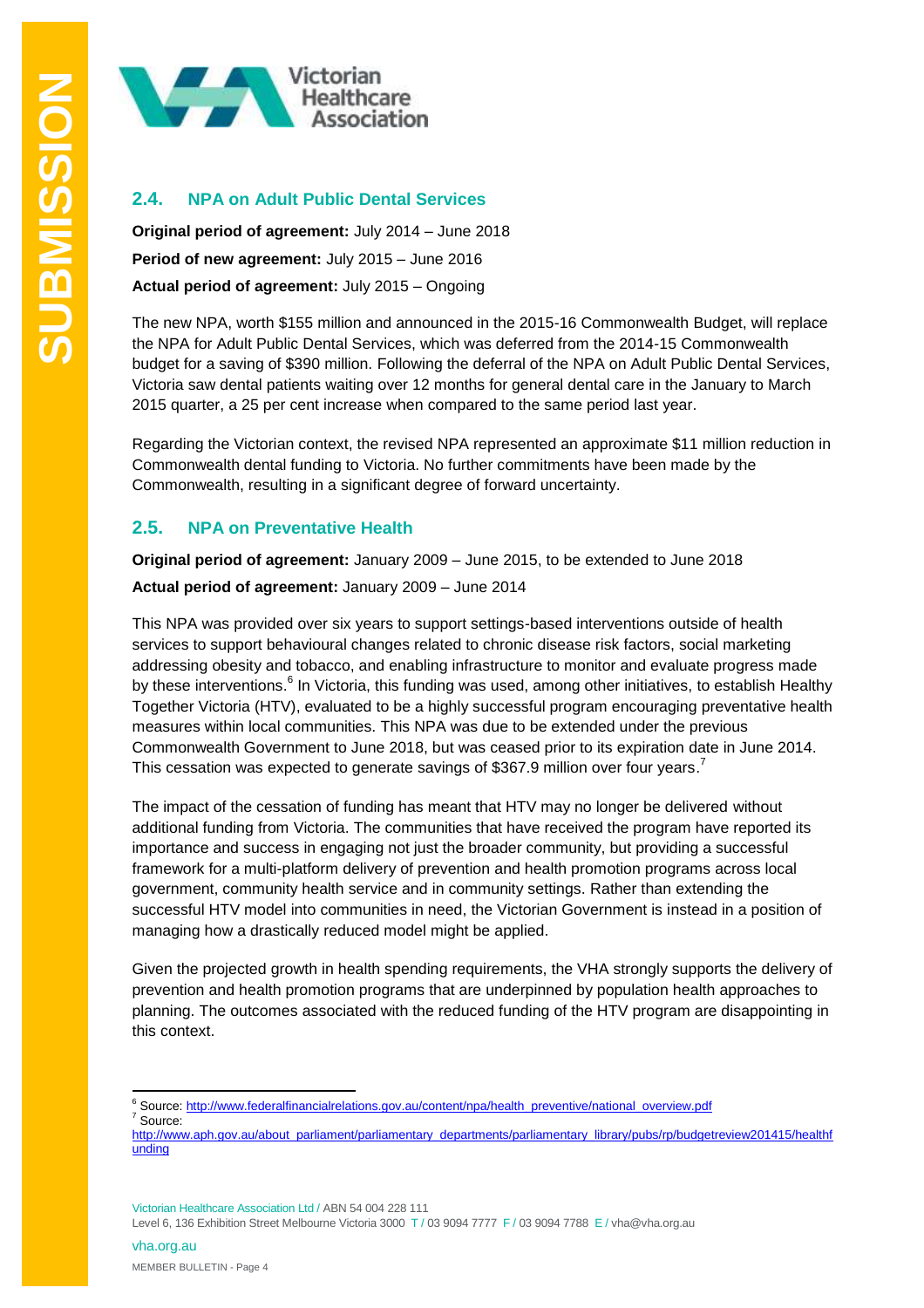

#### **2.6. National partnerships for infrastructure and capital improvements**

Individual Victorian health services have regularly been the recipients of specific NPAs that fund oneoff capital projects. Examples include:

- Victorian Comprehensive Cancer Centre<sup>8</sup>
- Redevelopment of Kerang District Health<sup>9</sup>
- East Grampians Health Service dialysis unit<sup>10</sup>
- Redevelopment of Echuca Regional Health<sup>11</sup>
- Colac Area Health Youth Hub.

The VHA notes that NPAs that have delivered capital upgrades and infrastructure have been viewed as largely successful and a useful means of combining Victorian Government and Commonwealth funding for specific projects and initiatives. Large investments, such as the Victorian Comprehensive Cancer Centre, require substantial capital outlays and as the effects of the world class research that will be undertaken there will improve the understanding and care of cancer nationally, this and similar NPAs should be considered appropriate.

#### **2.7. NPA on Hospital and Health Workforce Reform**

**Original period of agreement:** November 2008 – June 2013

#### **Actual period of agreement:** Expired.

This NPA was agreed to in 2008 and sets out four key reform components to improve the efficiency and capacity in public hospitals. The four components were:

- a) Introducing a nationally consistent approach to Activity Based Funding
- b) Improving health workforce capability and supply
- c) Enhancing the provision of subacute services
- d) Taking pressure of public hospitals.

The NPA included funding of \$3.042 billion, consisting of \$1.383 billion Commonwealth transfers to the States and Territories, \$1.119 billion Commonwealth own purpose expenses and \$0.529 billion State and Territory contributions to workforce components of the NPA.

Of the four components, Victoria was estimated to contribute and receive the following amounts:

- Provide \$133.65 million over four years to the National Health Workforce Agency;
- Receive \$25.4 million to facilitate the development of a nationally consistent activity based funding model
- Receive \$125.1 million to increase the volume and quality of subacute care; and
- Receive \$181.267 million to relieve pressure on public hospital emergency departments.

<sup>1</sup> <sup>8</sup> Source: [http://www.federalfinancialrelations.gov.au/content/npa/health\\_infrastructure/cancer-centres/VCCC\\_IP.pdf](http://www.federalfinancialrelations.gov.au/content/npa/health_infrastructure/cancer-centres/VCCC_IP.pdf)

<sup>9</sup>Source[: http://www.federalfinancialrelations.gov.au/content/npa/health\\_infrastructure/hospital\\_fund/Kerang\\_NP.pdf](http://www.federalfinancialrelations.gov.au/content/npa/health_infrastructure/hospital_fund/Kerang_NP.pdf)

<sup>10</sup> Source[: http://www.federalfinancialrelations.gov.au/content/npa/health\\_infrastructure/hospital\\_fund/East\\_Grampians\\_NP.pdf](http://www.federalfinancialrelations.gov.au/content/npa/health_infrastructure/hospital_fund/East_Grampians_NP.pdf)

<sup>&</sup>lt;sup>11</sup> Source: [http://www.federalfinancialrelations.gov.au/content/npa/health\\_infrastructure/hospital\\_fund/Echuca\\_NP.pdf](http://www.federalfinancialrelations.gov.au/content/npa/health_infrastructure/hospital_fund/Echuca_NP.pdf)

<sup>&</sup>lt;sup>12</sup> Source: [http://www.federalfinancialrelations.gov.au/content/npa/health\\_infrastructure/hospital\\_fund/Colac\\_NP.pdf](http://www.federalfinancialrelations.gov.au/content/npa/health_infrastructure/hospital_fund/Colac_NP.pdf)